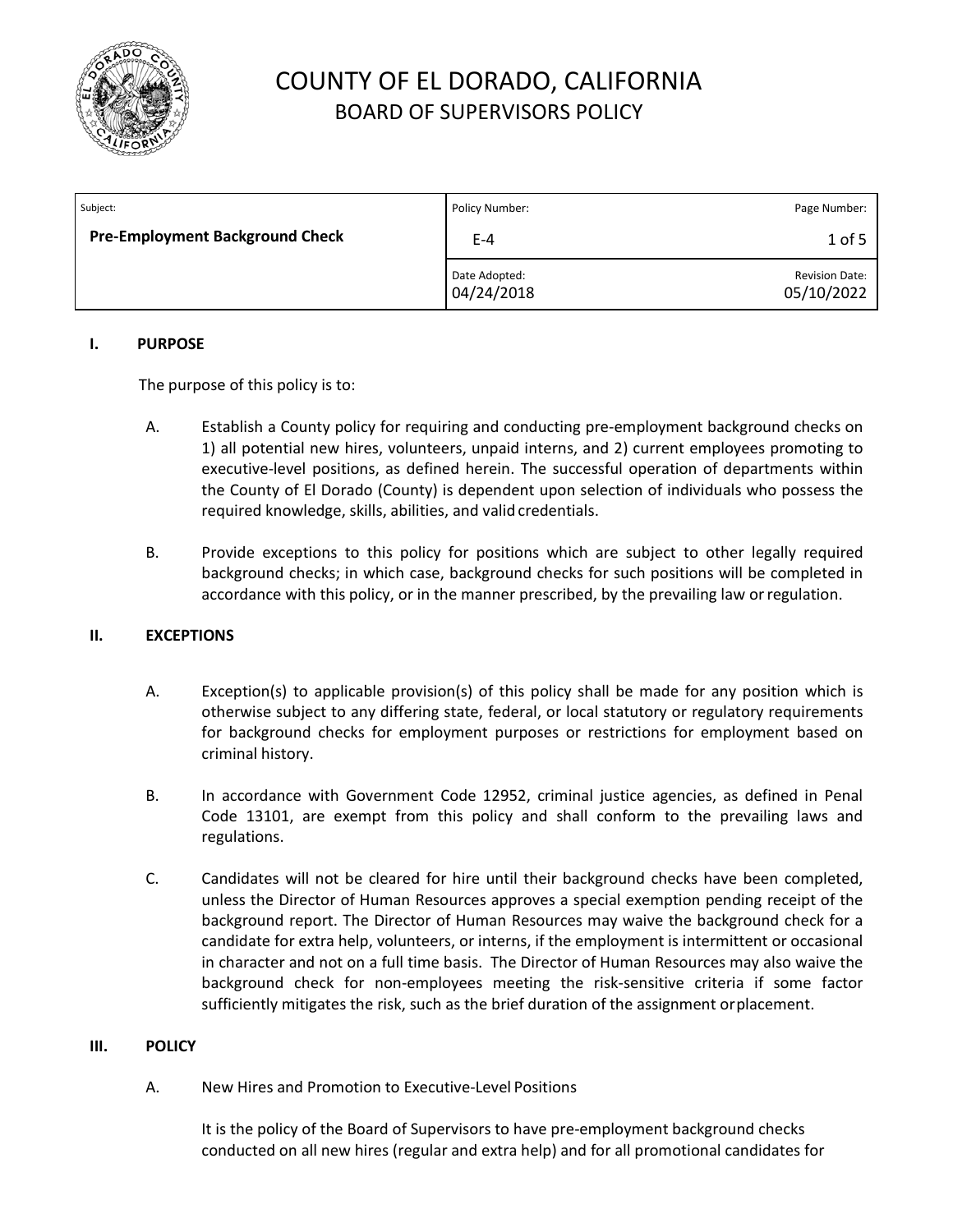

| Subject:                               | Policy Number:              | Page Number:                        |
|----------------------------------------|-----------------------------|-------------------------------------|
| <b>Pre-Employment Background Check</b> | $E-4$                       | $2$ of 5                            |
|                                        | Date Adopted:<br>04/24/2018 | <b>Revision Date:</b><br>05/10/2022 |

positions at the Assistant Director level or higher. All offers of employment and promotion to positions at the Assistant Director level or higher shall be conditional until a background check is completed.

To enable appointing authorities to make well-informed selections/placements, a preemployment background check will be conducted prior to every new hire or rehire following a separation from employment for regular, limited term, and/or extra help employment at the County, following a conditional offer of employment. Notwithstanding the foregoing, reinstatement of individuals following layoff shall be consistent with the applicable bargaining unit Memorandum of Understanding or other applicable agreement with such bargaining unit, which shall take precedence over any conflicting provision of this policy. Employees who transition from an extra help appointment to a regular appointment must undergo a DOJ live scan, unless the individual has a current DOJ live scan. A DOJ live scan is "current" during the period between when the individual has undergone the initial live scan process and the time the DOJ is sent an NLI (No Longer Interested) notice from the County regarding such individual due to the individual's separation from County employment; the County will receive any applicable subarrest notifications from the DOJ regarding the individual while the live scan is current.

The components of the pre-employment background check are established by the Human Resources Department or prevailing law or regulation based on the classification and job assignment. However, such check may include:

- Criminal History: Includes a comprehensive review of criminal convictions. Consistent with California Assembly Bill 1008, no employee, official, agent or representative of the County shall inquire into or consider the conviction history of an applicant until after a conditional offer of employment is made to and accepted by the individual.
- **Prior Employment Verification: Confirms the candidate's previous employment** identified on the application, including dates of employment, positions held, job performance inquiry, and additional information available pertaining to performance rating, reason for departure, and eligibility for rehire. This verification will generally be run on the past three employers or the previous ten years, whichever comes first, unless additional verification is requested by the appointing authority.
- Educational Verification: Where the position has an educational requirement beyond a high school diploma or equivalent, the check shall confirm the candidate's claimed educational institution(s), including the years attended and the degree/diploma(s) received.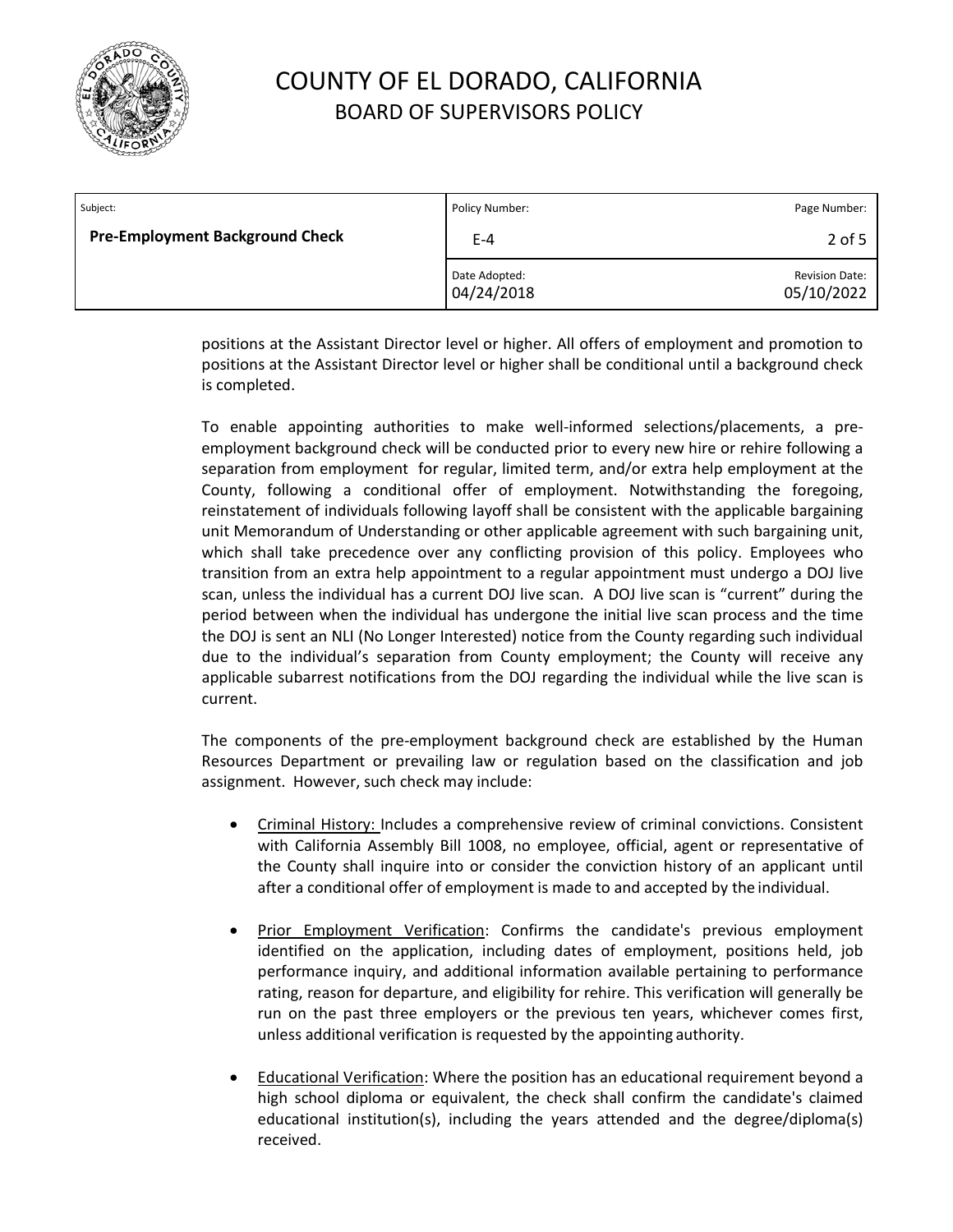

| Subject:                               | Policy Number:              | Page Number:                        |
|----------------------------------------|-----------------------------|-------------------------------------|
| <b>Pre-Employment Background Check</b> | $E-4$                       | 3 of 5                              |
|                                        | Date Adopted:<br>04/24/2018 | <b>Revision Date:</b><br>05/10/2022 |

Additional checks may be conducted if deemed appropriate for the classification and assignment, including, but not limited to:

- Motor Vehicle Records: Provides a report on an individual's driving history in the state requested. This check is applicable when driving is an essential requirement of the position.
- Credit History: Confirms candidate's credit history. This check is applicable for positions that involve management of County funds and/or handling of cash or credit cards.
- Certification Records: Where the position has a licensure or other certified job-related training requirement, the check shall confirm the candidate's claimed certification(s), including issuing body or bodies, and date(s) of issuance and expiration as applicable.

### B. Non-Employees

A pre-appointment background check will be conducted on potential volunteers, unpaid interns, or agents who will be placed in risk-sensitive assignments, or Board appointed committee or commission members that have legislative authority to make decisions or access to confidential information that is not otherwise available through the public records process, as determined by the Director of Human Resources or the Risk Manager. The components of the background check, including criminal records check, are established by the Human Resources Department based upon the law, assignment, or terms of agreement. Risk-sensitive as defined for non- employees may include:

- Unsupervised access to or care of vulnerable populations, including children, the elderly, the disabled or the mentally impaired;
- Care or handling of animals;
- Direct access to prescription drugs or other controlled substances;
- Handling of cash or credit cards;
- Use of or access to non-public, confidential information;
- Use of or contact with hazardous substances, dangerous equipment or materials, or unsafe environments;
- Use of a County vehicle or personal vehicle used for County business;
- Use of password-protected County information systems; or
- Other risk-sensitive populations or functions as determined by rule, regulation, law, the appointing authority, or the Director of Human Resources (Director) or his/her designee.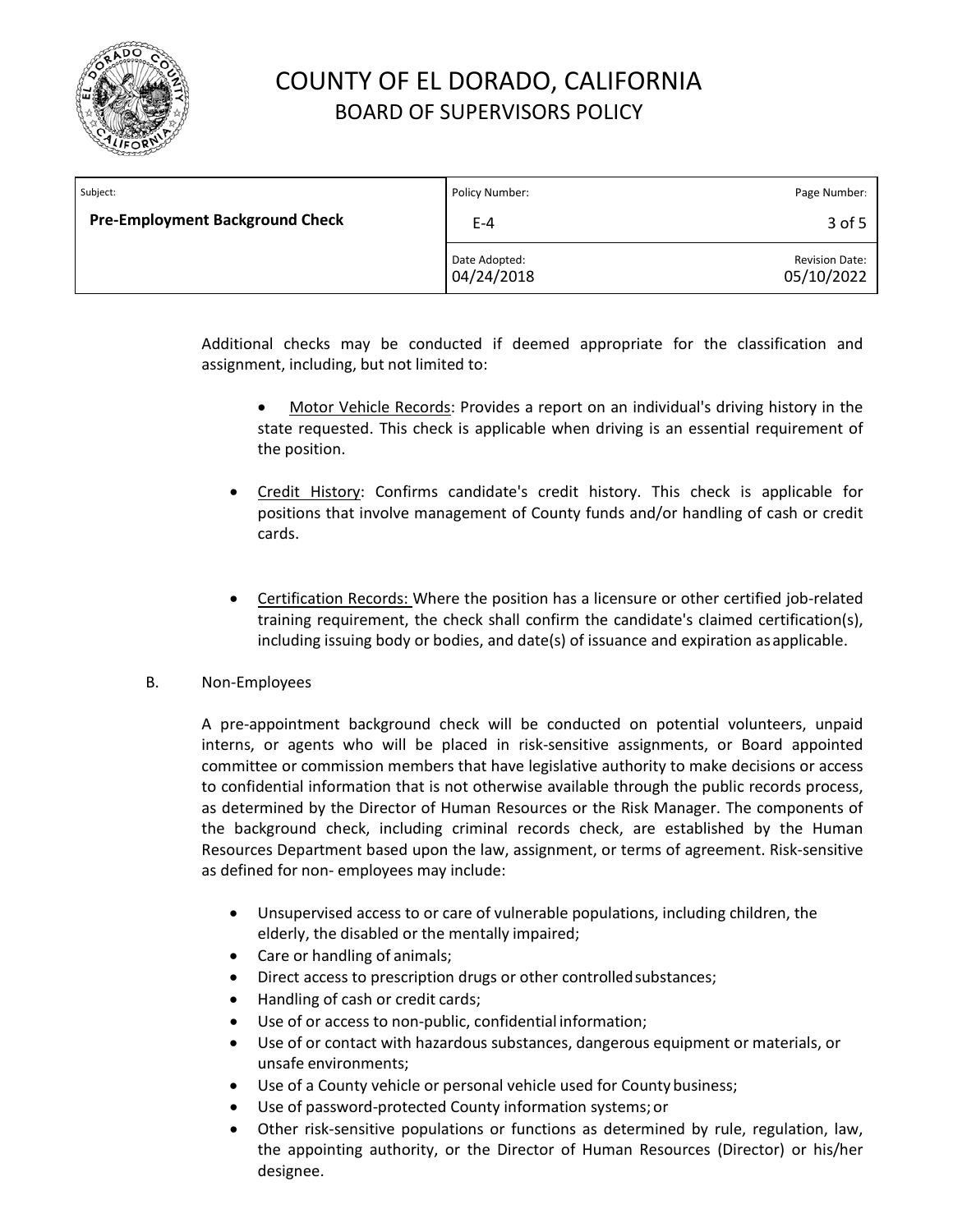

| Subject:                               | Policy Number:              | Page Number:                        |
|----------------------------------------|-----------------------------|-------------------------------------|
| <b>Pre-Employment Background Check</b> | $E-4$                       | 4 of 5                              |
|                                        | Date Adopted:<br>04/24/2018 | <b>Revision Date:</b><br>05/10/2022 |

### C. Costs

Background check fees are paid by the hiring department. Costs incurred by the Human Resources Department on behalf of the hiring department for such services will be charged back to the hiring department.

### **IV. PROCEDURE**

Once a final candidate is selected, the hiring department shall make a conditional offer of employment to the candidate contingent upon passing a County pre-employment background check. After acceptance of the conditional offer, the candidate must complete any background check disclosure, release, and authorization form(s) and processes as prescribed by the Human Resources Department and/or the vendor(s).

The hiring department shall request the background check in the manner and method prescribed by the Human Resources Department or prevailing law or regulation.

A designated Human Resources Department representative will order background checks, review all results, and notify the hiring manager regarding the results of the background check.

If an offer of employment is also conditional on the successful completion of a medical exam, the medical exam cannot be initiated until after the candidate successfully completes and passes the background check.

In instances where negative or incomplete information is obtained, the appointing authority and the Director of Human Resources will assess the potential risks and liabilities related to the job's requirements and determine whether the individual should be hired. If the information involves an applicant's conviction history, the decision will be based on an individual assessment of whether the conviction history has a direct and adverse relationship with the specific duties of the job. This assessment shall consider the nature and gravity of the offense or conduct, the time that has passed since the offense or conduct, the complexity of the sentence, and the nature of the job sought. If the preliminary result of this assessment is to disqualify the applicant, the applicant shall be notified in writing. This notice shall identify the disqualifying conviction or convictions, provide a copy of the conviction history report, and give the applicant at least five (5) business days within which to respond in writing. Such response may challenge the accuracy of the conviction history report, offer evidence of rehabilitation or mitigating circumstances, or both. The applicant shall receive an additional five (5) business days if he or she challenges the accuracy of the conviction history report and indicates that he or she is taking specific steps to obtain evidence supporting that challenge. Information provided by the applicant within these deadlines will be considered prior to a final employment decision. If the final decision is to deny employment, the applicant shall be so notified in writing, and notice shall state the applicant's right to file a complaint with the California Department of Fair Employment and Housing. In